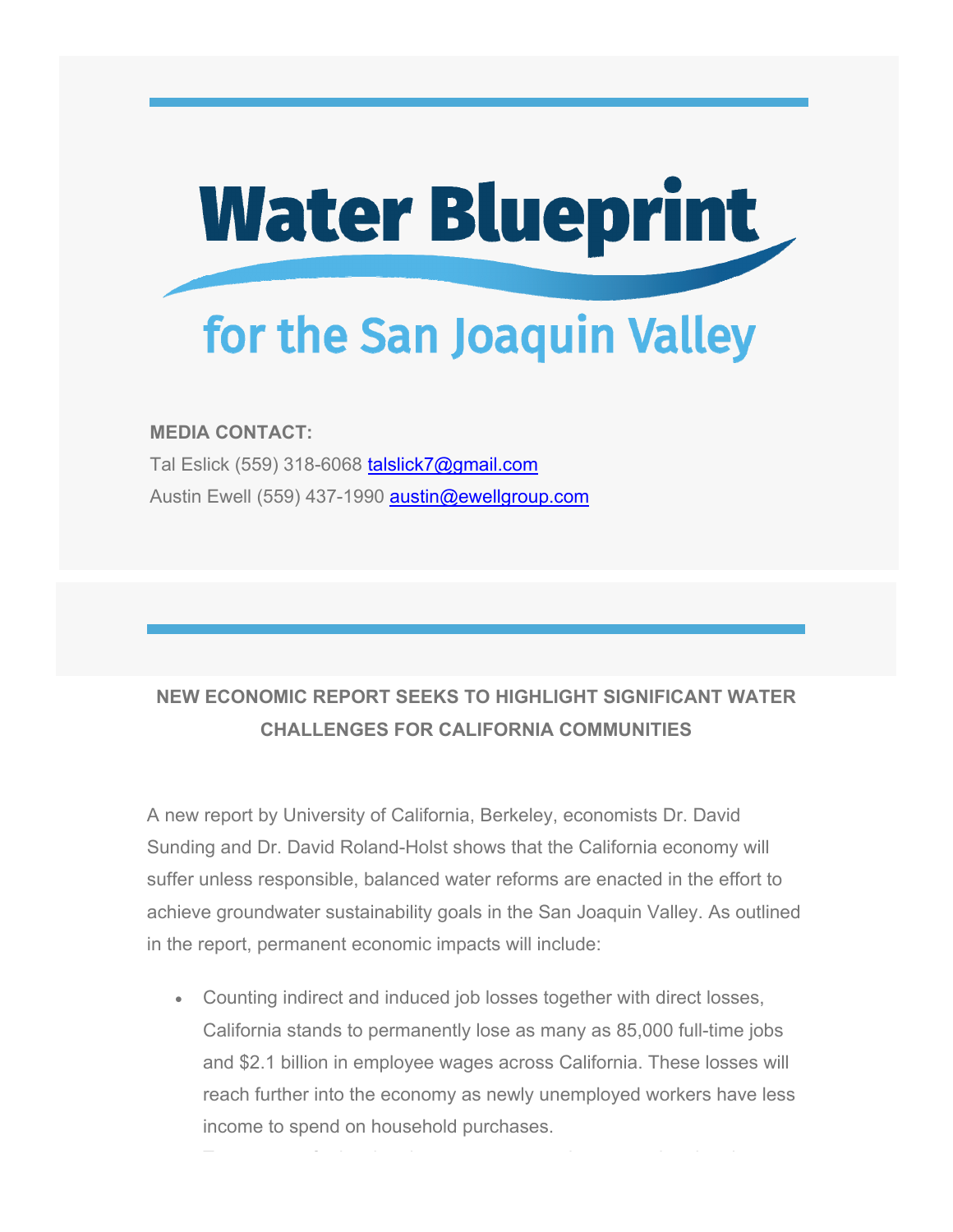- Tax revenue for local and state government is expected to drop by approximately \$535 million per year, based on \$242 million in lost city and county tax revenue and \$293 million in lost tax revenue at the state level.
- Up to 1 million acres of productive farmland will be permanently fallowed in the San Joaquin Valley, representing one-fifth of all acres under cultivation in the Valley.
- The annual farm revenue loss associated with this fallowing is \$7.2 billion per year, or roughly 14 percent of California's total farm production.

Despite a demonstrated statewide impact, the areas most impacted by job losses are the state's most underserved communities already suffering from the lack of quality drinking water.

**significant. Notably, the economic impacts are highly regressive and appear to have the greatest effect in disadvantaged communities,"**  2 according to Dr. Sunding. **"I have been at this a long time and the findings of this report are** 

The report was supported by the "Water Blueprint for the San Joaquin Valley", a broad coalition of local governments, academic institutions, water users, and others working toward achieving balanced solutions that limit economic, community, and environmental impacts. The group recognizes the need for cooperation between water stakeholders, including environmental groups and disadvantaged community groups, to develop and advance thoughtful solutions.

**"This report is an attempt to further define the challenges we collectively face related to California water. Reaching collaborative solutions will not be easy but we are committed to trying to do so. This effort will likely require significant action, such as strategic multi beneficial land conversion. We encourage all stakeholders to join the discussion,"** said Austin Ewell, the Executive Director of the Water Blueprint for the San Joaquin Valley.